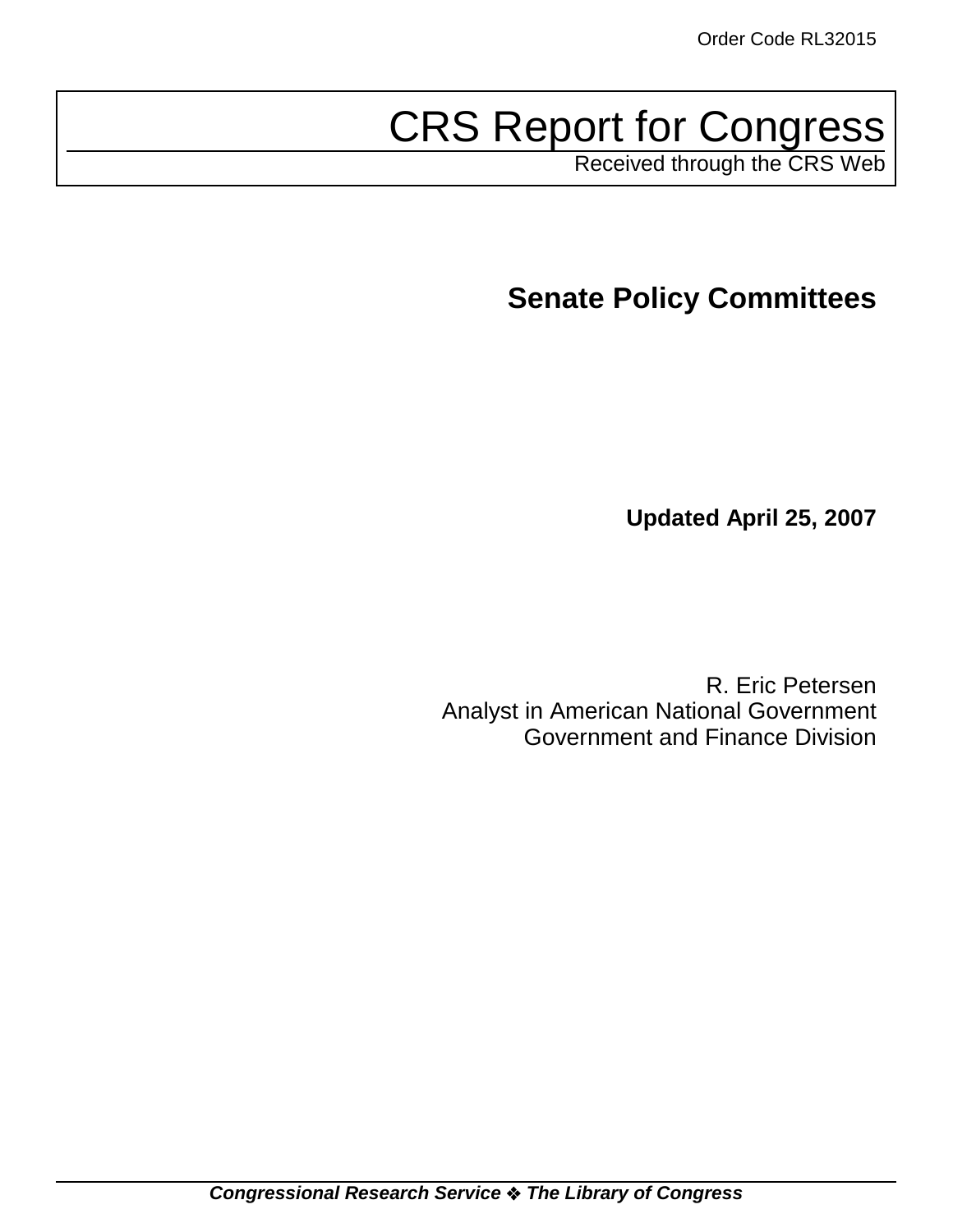## Senate Policy Committees

#### **Summary**

This report covers the history of the two Senate policy committees and explains their structure, operation, and functions.

Created in 1947, the Senate Republican and Democratic Policy Committees are party leadership structures. Each is an analytical arm of its respective party leadership. Their fundamental missions are to achieve policy integration and to promote party unity through the dissemination of information about policy and other Senate matters.

The two policy committees are different in structure and operation, a contrast that appears to be rooted in different leadership styles within the two party organizations. Republican leadership has traditionally been shared among Senators other than the party floor leader; customarily, the Democratic leadership positions of party floor leader, chair of the Democratic Policy Committee (DPC), and chair of the Democratic Conference have been posts held by the same person. Additionally, where both policy committees once functioned largely as service agencies, peripheral to party leadership, today, the two party entities have assumed roles more important to the overall leadership structure in the Senate. The style and activities of the Republican Policy Committee (RPC) and DPC have, over the years, been shaped largely by the party leaders, particularly when the party is in the opposition.

This report will be updated if there is a change in the leadership of either party's policy committee.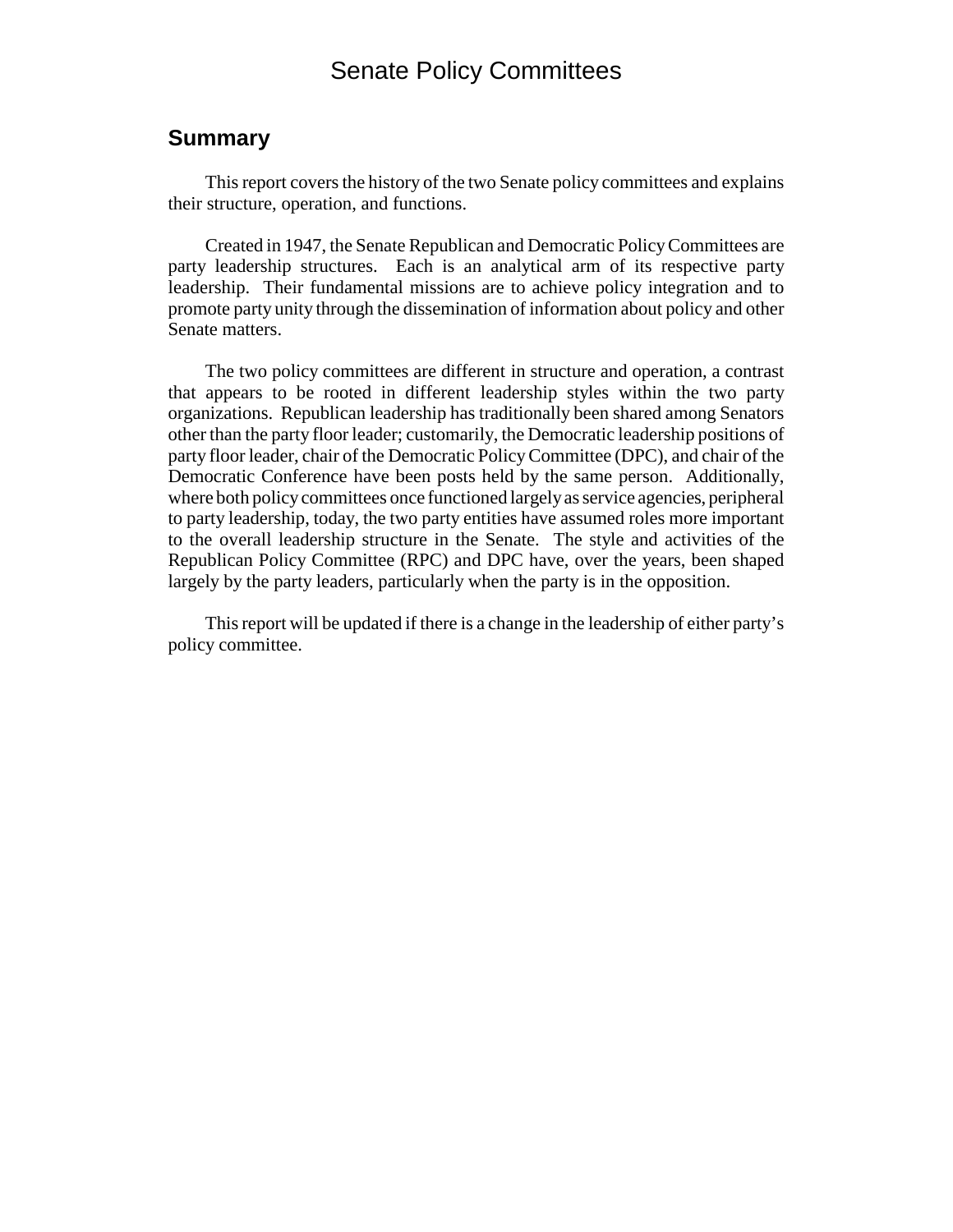## **Contents**

## **List of Tables**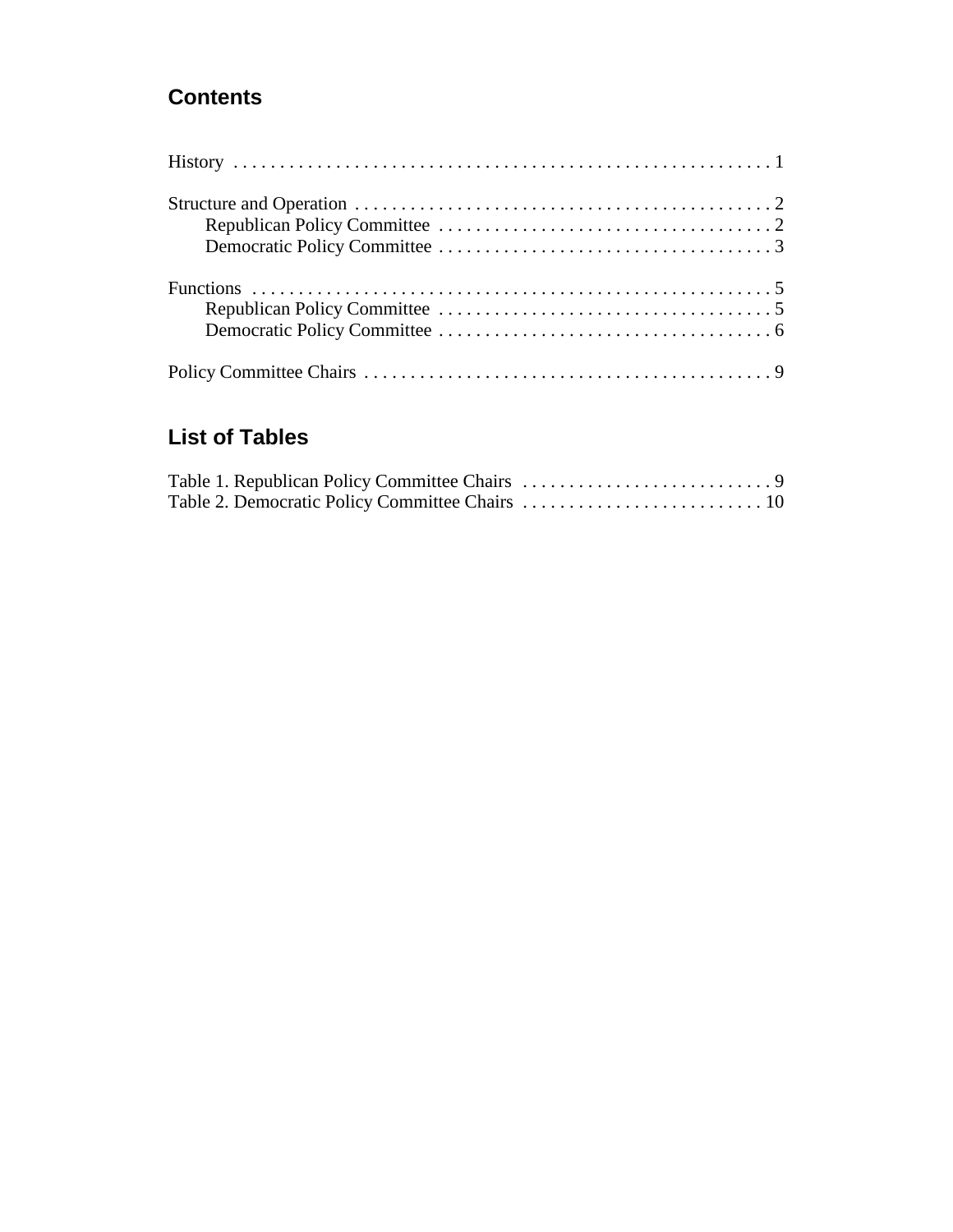# Senate Policy Committees

## **History**

The Senate created Republican and Democratic Policy Committees when it inserted a provision within a supplemental appropriations bill, which Congress passed in 1947. This act provided for the maintenance of a staff for majority and minority policy committees in that chamber. As such, the policy committees have a statutory basis, with staff financed by the legislative branch, different from other party organizations, such as the campaign committees. The proposal for creating the policy committees came about during the reform hearings conducted by the LaFollete-Monroney Joint Committee on the Organization of Congress (1946). In its final report (1946), the Joint Committee recommended that the House and Senate establish policy committees for each party, consisting of seven members, separate from either of the party's respective Conferences, and with staffs paid through legislative branch funds.<sup>1</sup> These entities were modeled after the 19<sup>th</sup> century party Steering Committees, which leaders employed to achieve an orderly method of scheduling floor actions.<sup>2</sup>

The policy committees initially operated "unobtrusively" in the Senate. Early meetings were rarely publicized within the chamber, "often conducted in secret," with only policy committee members and the staff directors present. The Republican Policy Committee (RPC) did provide all Republican Senators with a resume of meeting discussions and the committee chair would customarily hold press conferences after meetings. By contrast, communication on what was discussed in the Democratic Policy Committee (DPC) was done informally, through "word of mouth" between individual Democratic Senators.<sup>3</sup> Both policy committees of the Senate relied on such early meetings to discuss and generate ideas about policy matters. Formal votes were infrequently taken, and minutes were short and private.<sup>4</sup>

<sup>&</sup>lt;sup>1</sup> U.S. Congress, Joint Committee on the Organization of Congress, *The Organization of Congress: Suggestions for Strengthening Congress, joint committee print, 79<sup>th</sup> Cong., 2<sup>nd</sup>* sess., June 1946 (Washington: GPO, 1946), p. 41.

<sup>2</sup> U.S. Congress, Senate, *A History of the United States Senate Republican Policy Committee, 1947-1997*, prepared by Donald A. Ritchie (Washington: GPO, 1997); and Congressional Quarterly, *Guide to Congress*, 5<sup>th</sup> ed., vol. 1 (Washington: CQ Press, 2000), p. 466.

<sup>3</sup> Hugh A. Bone, "An Introduction to the Senate Policy Committees," *American Political Science Review*, vol. 50, no. 2 (June 1956), p. 339.

<sup>4</sup> Malcolm E. Jewell, *Senatorial Politics & Foreign Policy* (Lexington: University of Kentucky Press, 1962), p. 85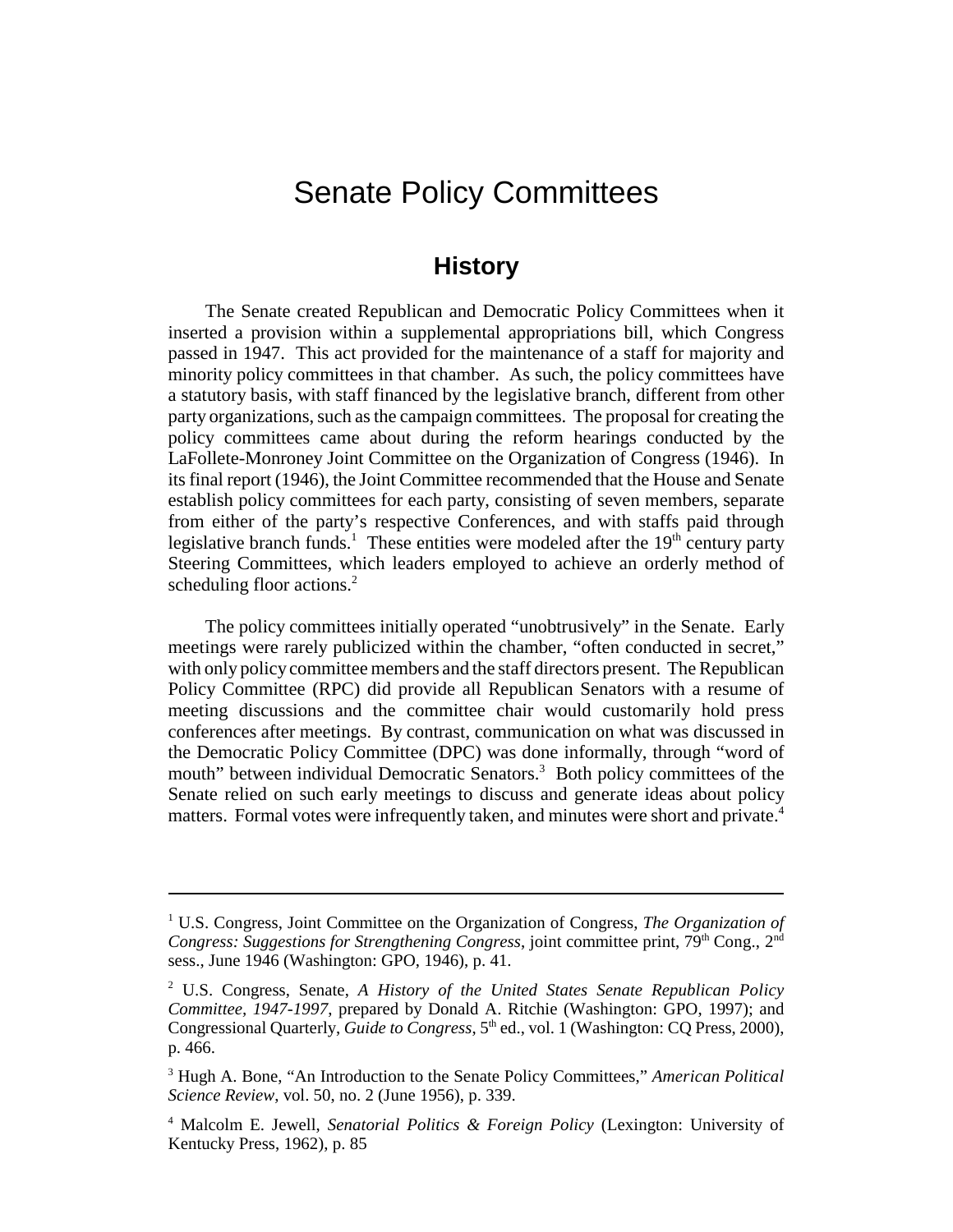## **Structure and Operation**

The Republican and Democratic Policy Committees are not alike in either structure or operation. The contrast appears to be rooted in the hierarchy of leadership within the two party organizations, which continues to influence the composition of the policy committees. Republican leadership has traditionally been shared among Senators other than the party leader.<sup>5</sup> Different from their Democratic counterpart, for example, the chair of the RPC campaigns for the position, and is elected by the Republican Conference. Additionally, since July 1995, the Republican Conference limits committee chairs, including the policy committee chair, to three two-year terms.

#### **Republican Policy Committee**

Senators converted the Republican Steering Committee (which then went out of existence) to the Republican Policy Committee, with very few changes in 1947. Senator Robert A. Taft (R-OH), chair of the Steering Committee, became chair of the new policy committee, a position he retained before becoming majority floor leader in 1953. Senator Taft's decision not to hold both positions simultaneously prompted the Republican Conference to elect a new policy chair, Senator William Knowland (R-CA) who, succeeding Taft as floor leader, followed precedent and relinquished his chairmanship of the policy committee.6 **Table 1** lists the chairs of the RPC.

The RPC has undergone considerable change both in size and complexion since its inception; changing functions at various times have led to expansion as well as contraction of membership.<sup>7</sup> There were nine Republican Senators on the policy committee when it first met in the  $80<sup>th</sup>$  Congress (1947-1948), with membership consisting of appointments by virtue of office or official position within the party. These included the chair and secretary of the Republican Conference, the Republican floor leader, whip, policy committee chair, and four additional Senators nominated by the chair of the Republican Conference and ratified by the Conference. This membership structure remained consistent for the next six years. At the start of 83<sup>rd</sup> Congress (1953-1954), the membership of the committee was expanded to include two-thirds of the standing committee chairmen. In the following Congress (84<sup>th</sup>, 1955-1956), the policy committee was expanded even more to obtain better sectional representation on the party panel, a balance between large and small states, and all Republicans facing reelection who were made members to give them added prestige.<sup>8</sup> By 1957, the policy committee was reduced to 14 members: eight ex-officio and six elected by the Republican Conference.<sup>9</sup>

<sup>5</sup> U.S. Congress, Senate, *The Senate 1789-1989: Addresses on the History of the United States*, by Robert C. Byrd, 2 vols. (Washington: GPO, 1988), p. 188.

<sup>6</sup> Bone, "An Introduction to the Senate Policy Committees," p. 342.

<sup>7</sup> Jewell, *Senatorial Politics & Foreign Policy*, p. 91.

<sup>8</sup> Bone, "An Introduction to the Senate Policy Committees," p. 342.

<sup>9</sup> *A History of the United States Senate Republican Policy Committee, 1947-1997*, p. 60.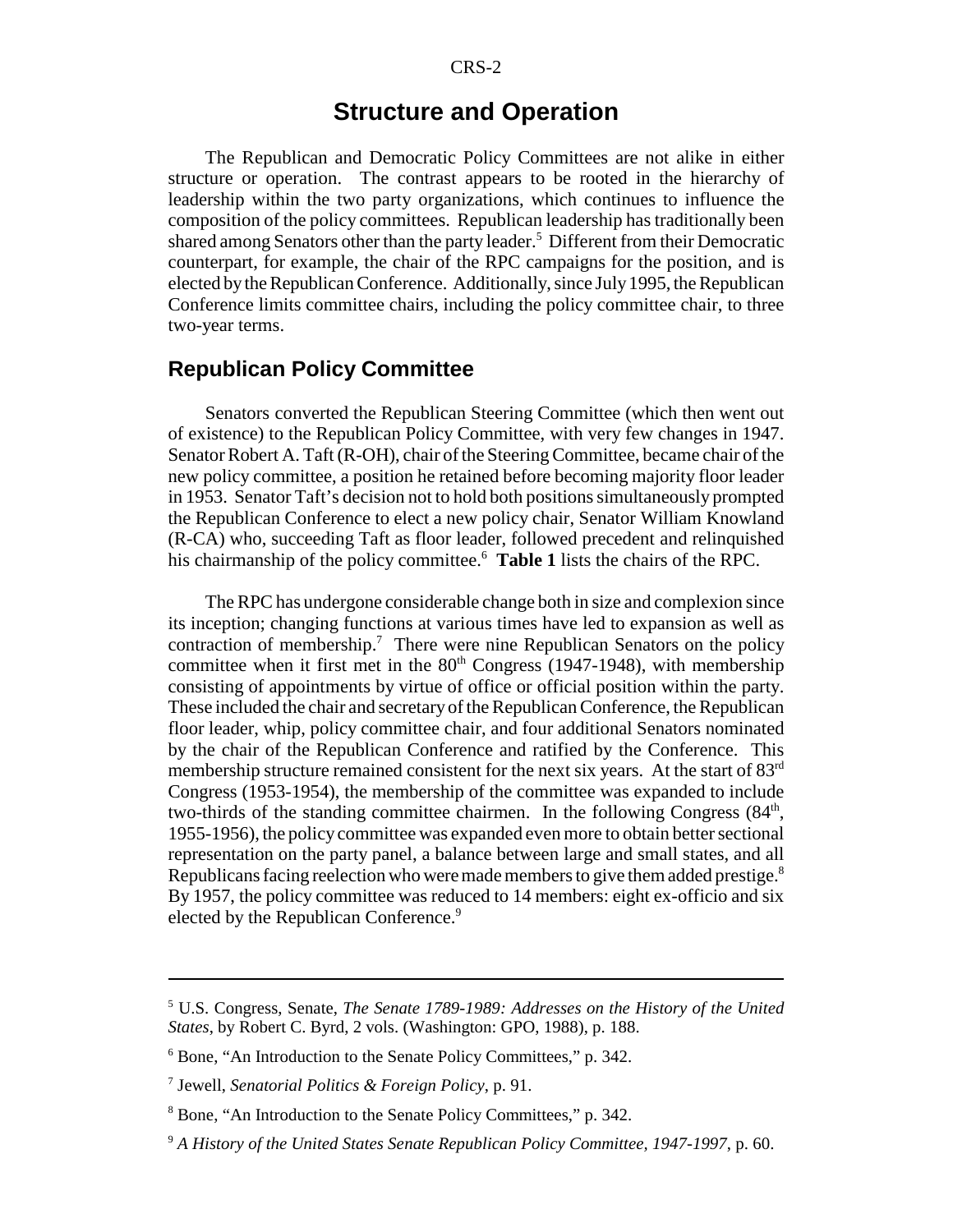Today, the RPC is composed of the Republican Senate floor leader, whip, President Pro Tempore of the Senate (if a Republican), chair of the policy committee (who is elected in the Republican Conference), and chairs of the Senate's standing committees (if in the majority). In addition, the RPC has its own staff structure separate from the Republican Conference, which includes a staff director, secretary, and professional staff.

#### **Democratic Policy Committee**

Customarily, the Democratic leadership positions of party floor leader, chair of the Democratic Policy Committee, and chair of the Democratic Conference have been posts held by the same person. Until Senator George Mitchell (D-ME) became Majority Leader (1989-1995), Democrats permitted their party floor leader to also chair the Democratic Conference and the policy committee. Mitchell, however, appointed Senator Tom Daschle (D-SD) to serve as co-chair of the policy panel. When Daschle became floor leader in 1995, he chose to maintain the co-chair arrangement. In what appears to be a voluntary diffusion of leadership, in 1999, the co-chair was abandoned and a single chair of the policy committee was designated by the Democratic leader. **Table 2** lists the chairs and co-chairs of the DPC.

When the DPC was established, the Democratic Conference adopted a resolution authorizing the chair of the conference to appoint the membership of the party's policy committee, and the Conference chair to appoint the chair of the policy committee.10 The conference also declared that the committee would consist of seven members with the whip and the secretary of the conference attending meetings in an advisory capacity.<sup>11</sup> The first committee chair, Senator Alben W. Barkley (D-KY), selected six relatively junior members on the basis of geography, purposefully omitting other leadership positions, such as the President Pro Tempore and committee chairs. These junior Senators were also chosen because they would be "easier for him to work with."12

Senator Barkley's method of selection set a precedent. At the beginning of each succeeding Congress, the Democratic leader named members to the policy committee, in addition to himself as chairman. Membership of the policy committee remained virtually the same, with the Democratic leader filling vacancies occasioned by the death, retirement, or defeat of committee members.<sup>13</sup> Members therefore generally served on the committee throughout their service in the Senate.

<sup>10</sup> U.S. Congress, Senate, *Minutes of the U.S. Senate Democratic Conference, 1903-1964*, edited by Donald A. Ritchie (Washington: GPO, 1999), p. 389.

<sup>11</sup> *Minutes of the U.S. Senate Democratic Conference, 1903-1964*, see *Conference* notes from the 82nd Congress (1951-1952), p. 474.

<sup>12</sup> Ralph K. Huitt, "Democratic Party Leadership in the Senate," *American Political Science Review*, vol. 55, no. 2 (June 1961), p. 342; and *Minutes of the U.S. Senate Democratic Conference, 1903-1964*, p. 341. See also Legislative Reference Service, *The Senate Democratic Steering Committee and the Senate*, by George Galloway.

<sup>13</sup> *Minutes of the U.S. Senate Democratic Conference, 1903-1964*, p. 541.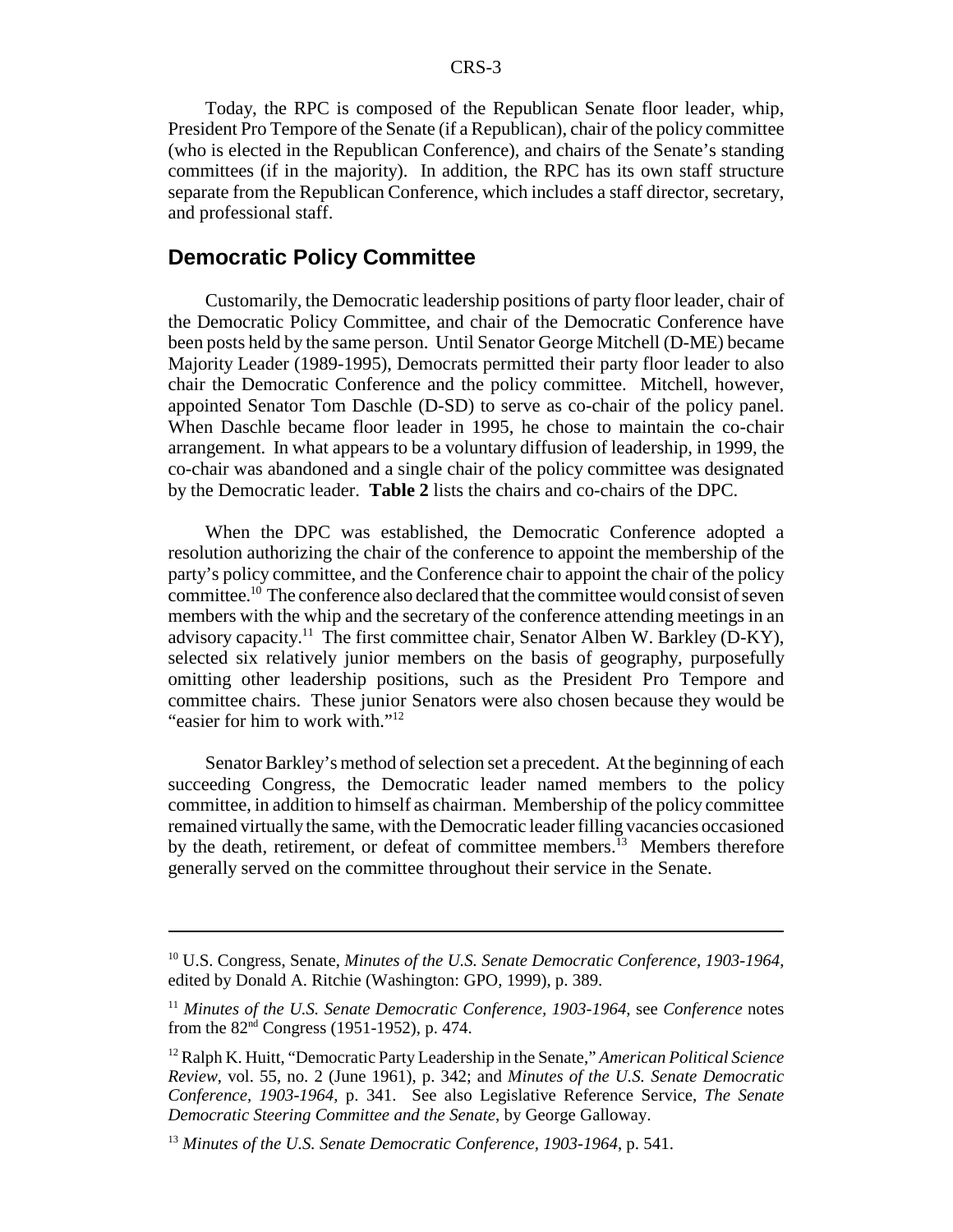#### CRS-4

In 1959, at Senator Lyndon B. Johnson's (D-TX) suggestion, the DPC started the practice of having the members of the Legislative Review or Calendar Committee meet with the policy committee and take part in its deliberations. The Legislative Review Committee was an arm of the DPC composed of three freshmen Democratic Senators who handled calls of the Senate Calendar for the Democratic majority.<sup>14</sup> Johnson sought to retain the chair of the DPC upon his election to the vice presidency in 1960, an attempt thwarted when Democratic Senators unanimously decided to give the conference itself the right to confirm or challenge nominations by the new Democratic Leader, Mike Mansfield (D-MT), to the policy committee.<sup>15</sup>

Currently, the DPC consists of the chair, three regional chairs, and 16 additional members. It appears that the party leader continues to have the discretion of appointing such members.

Because the floor leadership and policy committee chairmanship were held by the same person for so long, the staff of the Democratic leader served also as the staff for the DPC. As a result, little staff work was assigned to individual Democratic Senators, but rather was done for the chair, preparing legislative status reports, compiling quorum records, and noting the presence and absence from roll calls and votes.16 Under Senator Robert C. Byrd (D-WV) the DPC staff, who reported directly to him, negotiated for the Democratic leader with committee chairs and other Senators on substantive and procedural matters. Staff produced some publications, but oriented most of their efforts toward "personalized service to the leader rather than provision of service to all Democratic members."17

Today, the DPC staff remains, in effect, the staff of the Democratic Conference, but they are generally more specialized compared to the past, with most policy analysts holding advanced degrees in policy, law, and business, and are chosen largely on the basis of their expertise. Several staffers specifically track legislation by broad jurisdictional areas — such as trade, governmental affairs, welfare and education, economy and small business, and foreign relations — and disseminate information about matters to all Democratic member offices.<sup>18</sup>

<sup>14</sup> *Minutes of the U.S. Senate Democratic Conference, 1903-1964*, p. 542.

<sup>15</sup> Tom Wicker, "Senate Democrats End Johnson Policy On Committee Posts," *New York Times*, January 5, 1961. See also Robert A. Caro, *Master of the Senate* (New York: Alfred A. Knopf, 2002), chap. 43.

<sup>&</sup>lt;sup>16</sup> Bone, "Introduction to the Senate Policy Committees," p. 348.

<sup>&</sup>lt;sup>17</sup> Donald C. Baumer, "Senate Democratic Leadership in the  $101<sup>st</sup>$  Congress," in Allen D. Hertzke and Ronald M. Peters, Jr., eds., *The Atomistic Congress: An Interpretation of Congressional Change* (Armonk: ME Sharpe, Inc., 1992), pp. 327-328.

<sup>&</sup>lt;sup>18</sup> Sean Q. Kelly, "Democratic Leadership in the Modern Senate: The Emerging Roles of the Democratic Policy Committee," *Congress & the Presidency*, vol. 22, no. 2 (autumn 1995), pp. 120, 125.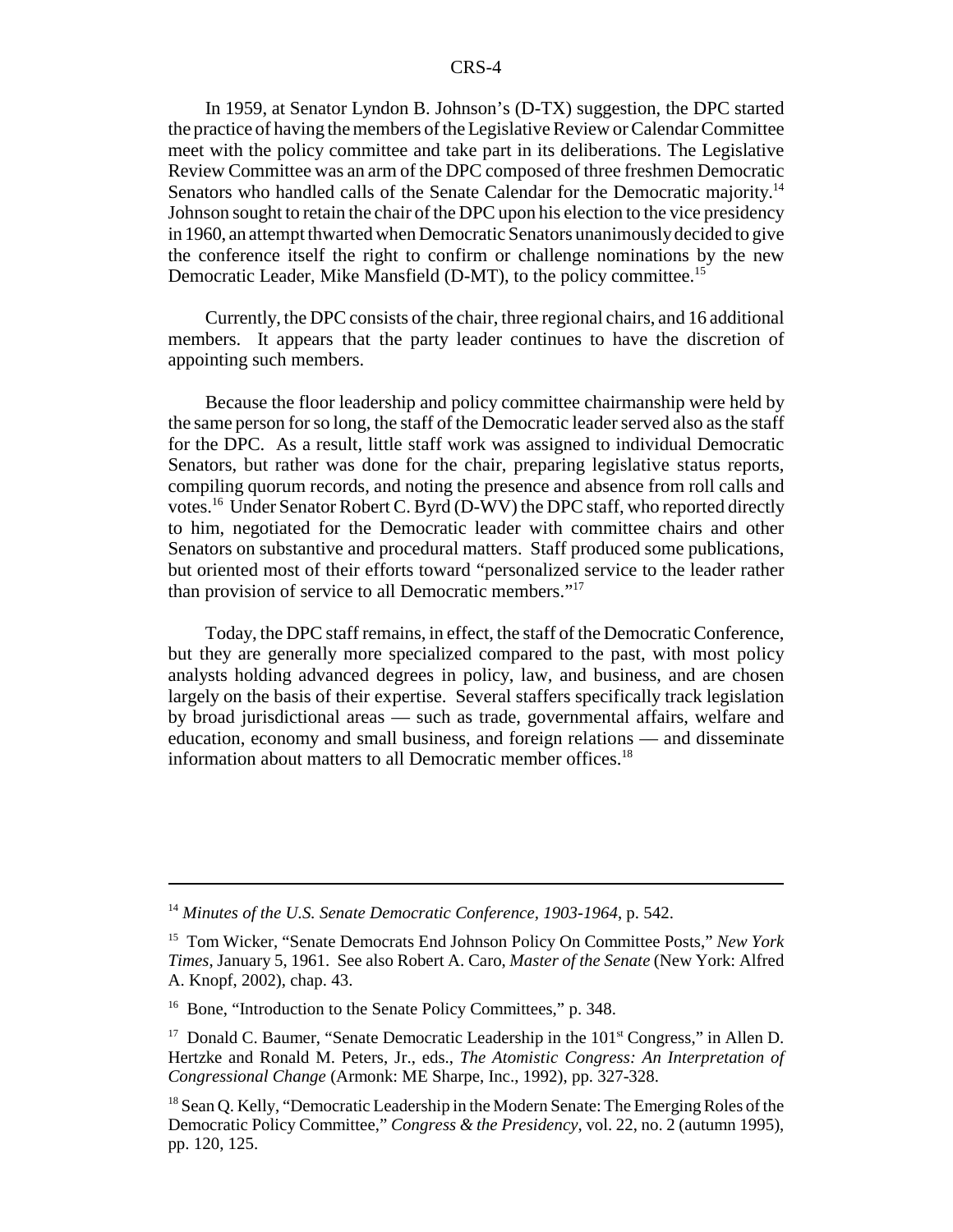#### CRS-5

## **Functions**

The style and activities of the RPC and DPC have, over the years, been shaped largely by the "preferences and expectations of party leaders."<sup>19</sup> In his 1957 study of the Senate, *Citadel*, Washington journalist William S. White illustrated how differently the two party policy committees functioned:

The Republican Senate Policy Committee will meet once a week, but it will do so only upon carefully printed notices circulated to the committee's members officially to inform them that there *is* to be a meeting. The Democratic Policy Committee will meet — perhaps — once a week, and when it does the thing seems simply to happen and members will stroll in, usually late, with the air of a man dropping into another's office to have a drink and, having nothing better to do at the moment, to pass the time of day.20

In their formative years, the two policy committees functioned as service agencies that prepared material on issues and legislation for party members. Both party policy committees were peripheral to party leadership. How active they were depended on the needs of party leadership as well as on whether their party was in the minority or in the majority. $2<sup>1</sup>$ 

The two policy committees generally have become more active in developing and promoting party unity along with assisting the floor leaders and committee chairmen (or ranking minority member) in designing, developing and executing policy ideas within the Senate. These roles have become more important to the overall leadership structure in the Senate.<sup>22</sup>

#### **Republican Policy Committee**

When the Republican party is in the opposition, its policy committee has greater independence and more opportunity to set the Senate Republican legislative agenda, develop party policy in opposition to the majority, provide summaries of Republican positions on specific issues, research procedural and substantive issues and strategies, and draft policy alternatives. In the majority, or when a Republican is President, the RPC tends to function as a party "think tank" as well as in a liaison capacity to bridge differences with the Administration. In this capacity, the RPC maintains a research service that provides analytic reports for Republican Senators.

<sup>&</sup>lt;sup>19</sup> Samuel C. Patterson, "Party Committees," in Donald C. Bacon, Roger H. Davidson, and Morton Keller, eds., *The Encyclopedia of the United States Congress* (New York: Simon & Schuster, 1995), p. 1525.

<sup>20</sup> William S. White, *Citadel: The Story of the U.S. Senate* (New York: Harper & Brothers, Publishers, 1957), p. 210.

<sup>21</sup> Ritchie, *A History of the United States Senate Republican Policy Committee, 1947-1997*, p. 21.

 $22$  Kelly, "Democratic Leadership in the Modern Senate: The Emerging Roles of the Democratic Policy Committee," p. 134.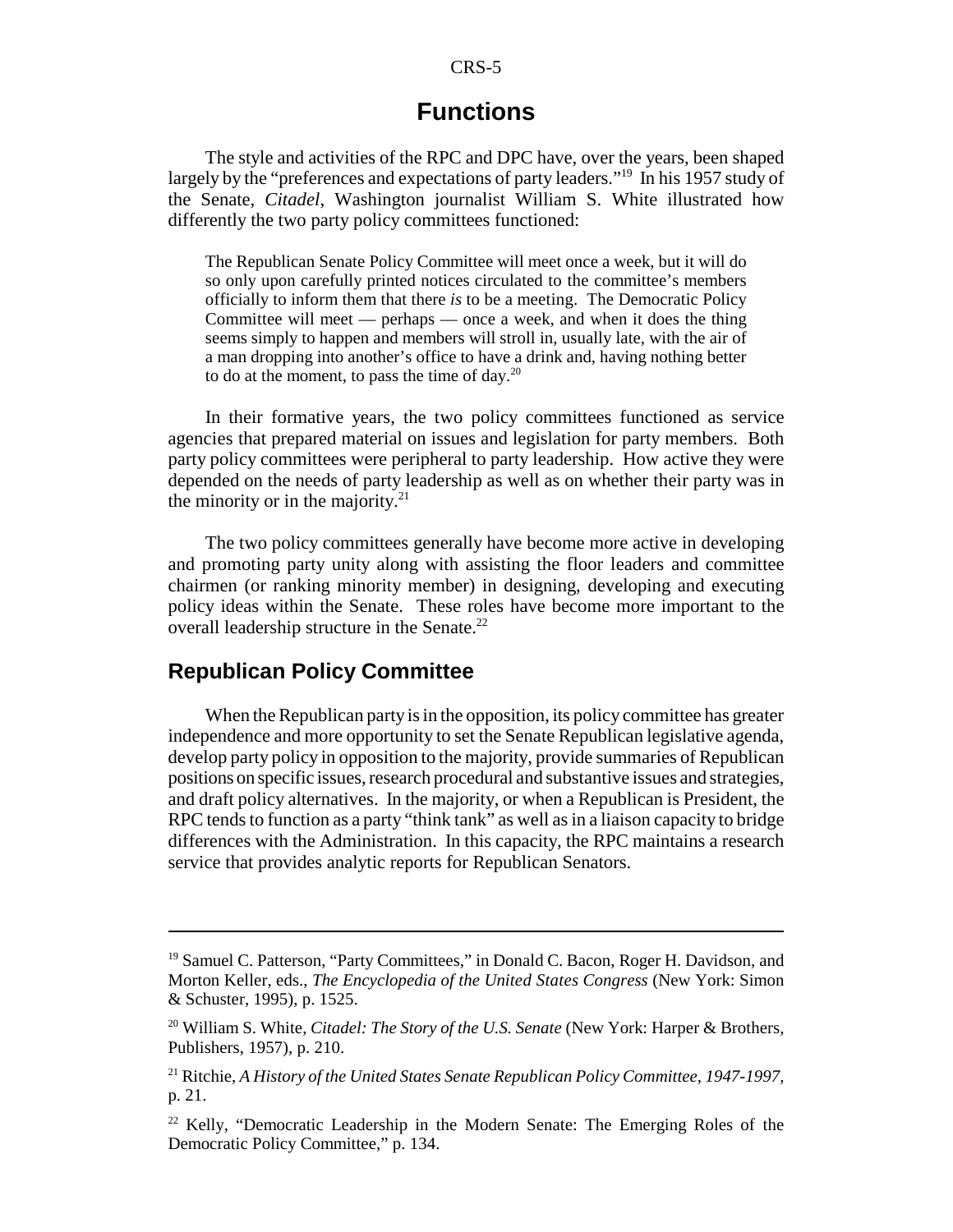The principal function of the RPC in recent years has been to provide an educational forum for Republican Senators. It also participates in the orientation programs for new Republican Senators and their aides. Weekly luncheon meetings are held, usually every Tuesday when the Senate is in session. Here all Republican Senators are invited to review the Senate's schedule, to discuss policy options, and survey partisan strategies. Committee staff directors and legislative directors for individual Senators meet once a week in the policy committee office with RPC staff to review pending legislative issues and discuss strategy.

Policy committee staff perform a multitude of functions. They analyze the legislative record of Senators, review legislative histories, draft bills, and produce a host of publications. Important examples — that are distributed — include

- ! *Policy papers* provide in-depth analysis of current policy issues and layout legislative options.
- ! *Record Vote Analysis* indicates how members of each party voted on different legislative issues, provides a description of each vote and highlights of the debate, and summarizes pertinent bills in their final amended form.
- ! *RPC Monday Floorcast* is a one-page summary of anticipated floor business during the coming week, intended to give members a sense of the flow of Senate action in order to plan their schedules.
- ! *Legislative Notice* summarizes the major provisions of legislation under consideration, and provides information about possible amendments that might be offered. Often contains pros and cons relating to pending measures, and is meant to educate members and staffers about policy issues.

The RPC is especially prominent in the use of new technology to communicate the party's message and agenda. Its in-house, closed-circuit television station (RPC-TV) broadcasts to all Senate offices scheduling information and other messages from the leadership whenever the Senate is in session. The RPC also provides a telephone hotline available to Republican Senators calling on and off the Hill. It also maintains a public website [http://www.senate.gov/~rpc], which provides a current floor schedule and a summary of pending legislation.

#### **Democratic Policy Committee**

William White's 1957 account of the DPC demonstrated a nascent aspect of the committee: "it lacked the formality and institutionalization" that characterized the Republican Policy Committee.<sup>23</sup>

Like its Republican counterpart, the functions of the DPC have changed over time depending on whether the party is in the majority, and who is chairing the

<sup>23</sup> Jewell, *Senatorial Politics & Foreign Policy*, p. 97.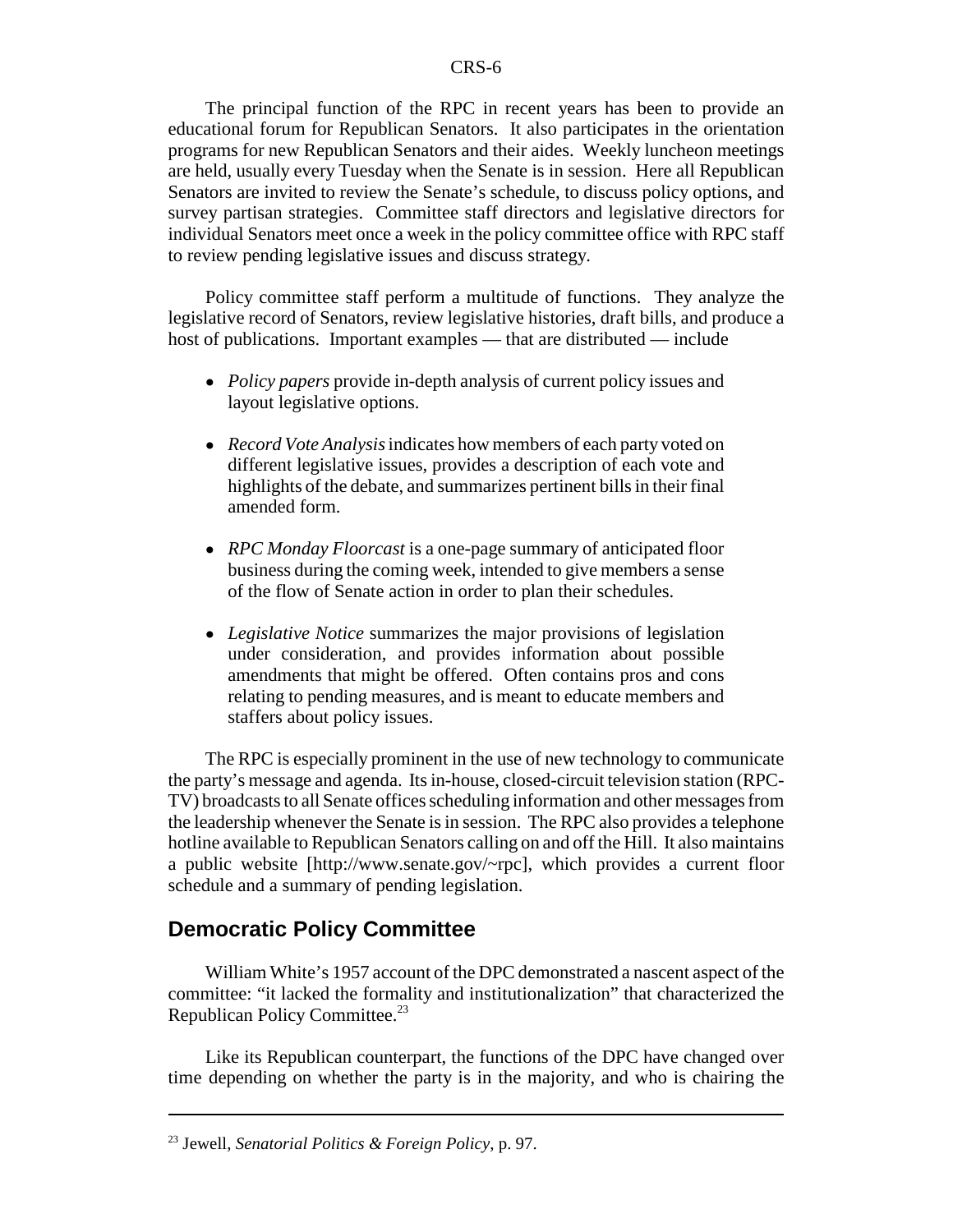committee. The first Democratic chairman, Senator Barkley, very rarely convened the committee.<sup>24</sup> His successors, such as Senators Scott Lucas (D-IL), Ernest McFarland (D-AZ), and Lyndon Johnson (D-TX) used the policy committee somewhat more frequently, but not nearly as consistently as their Republican counterparts. Johnson was the first Democratic leader to use the DPC for getting Democratic Senators to support the party position and to develop alternatives intended to embarrass the opposition.<sup>25</sup> Conversely, Senator Byrd chose not to convene the policy committee.<sup>26</sup> Following a 12-year hiatus, Co-chairs George Mitchell and Tom Daschle established a central role for the DPC in promoting the Democratic message inside the Senate and in public.<sup>27</sup>

Today, the DPC works with all Senate Democrats. It plays an important role in facilitating consensus within the Democratic party, distributing information to Democratic Senate offices, and building public support for the party's legislative agenda. DPC briefings, lunches, and strategy meetings for all Democratic Senators and some staff, and have been used for an assortment of activities. These include, but are not necessarily limited to providing guidance on drafting speeches, press releases, newsletters to constituents, and radio and television advertisements relevant to specific legislation, preparing reports for all Senate Democrats on the party record and performance, and sponsoring annual policy conferences intended to educate members on specific policy issues. These forums are used by Senate Democrats to reach a common understanding regarding the party's legislative initiatives.<sup>28</sup>

When the Senate is in session the DPC distributes a variety of materials and publications for Senate Democrats.29 Most are for internal distribution, although some are available to both the public and all Senate offices electronically at the committee's website [http://democrats.senate.gov/]. Among the more commonly used examples are as follows:

- ! *Legislative Bulletin*s summarize major provisions of legislation under consideration, supply pertinent information about amendments that might be offered, and frequently present pro and con arguments relating to the pending legislation. These bulletins are designed to educate members and staffers about a policy issue.
- ! *DPC Daily Report* summarizes the previous day's action as well as anticipate future action, including pending legislation, timing of

 $24$  Bone, "Introduction to the Senate Policy Committees," p. 342.

<sup>&</sup>lt;sup>25</sup> Bone, "Introduction to the Senate Policy Committees," p. 352. See also Robert A. Caro, *Master of the Senate* (New York: Alfred A. Knopf, 2002), pp. 507-514.

<sup>&</sup>lt;sup>26</sup> Baumer, "Senate Democratic Leadership in the  $101<sup>st</sup> Congress,$ " p. 299.

 $27$  Kelly, "Democratic Leadership in the Modern Senate: The Emerging Roles of the Democratic Policy Committee," p. 120.

<sup>&</sup>lt;sup>28</sup> Kelly, "Democratic Leadership in the Modern Senate...," pp. 113, 122-124.

<sup>&</sup>lt;sup>29</sup> Based on Sean Kelly's participant-observation in the DPC, together with extensive interviews with Senate leaders and staffers.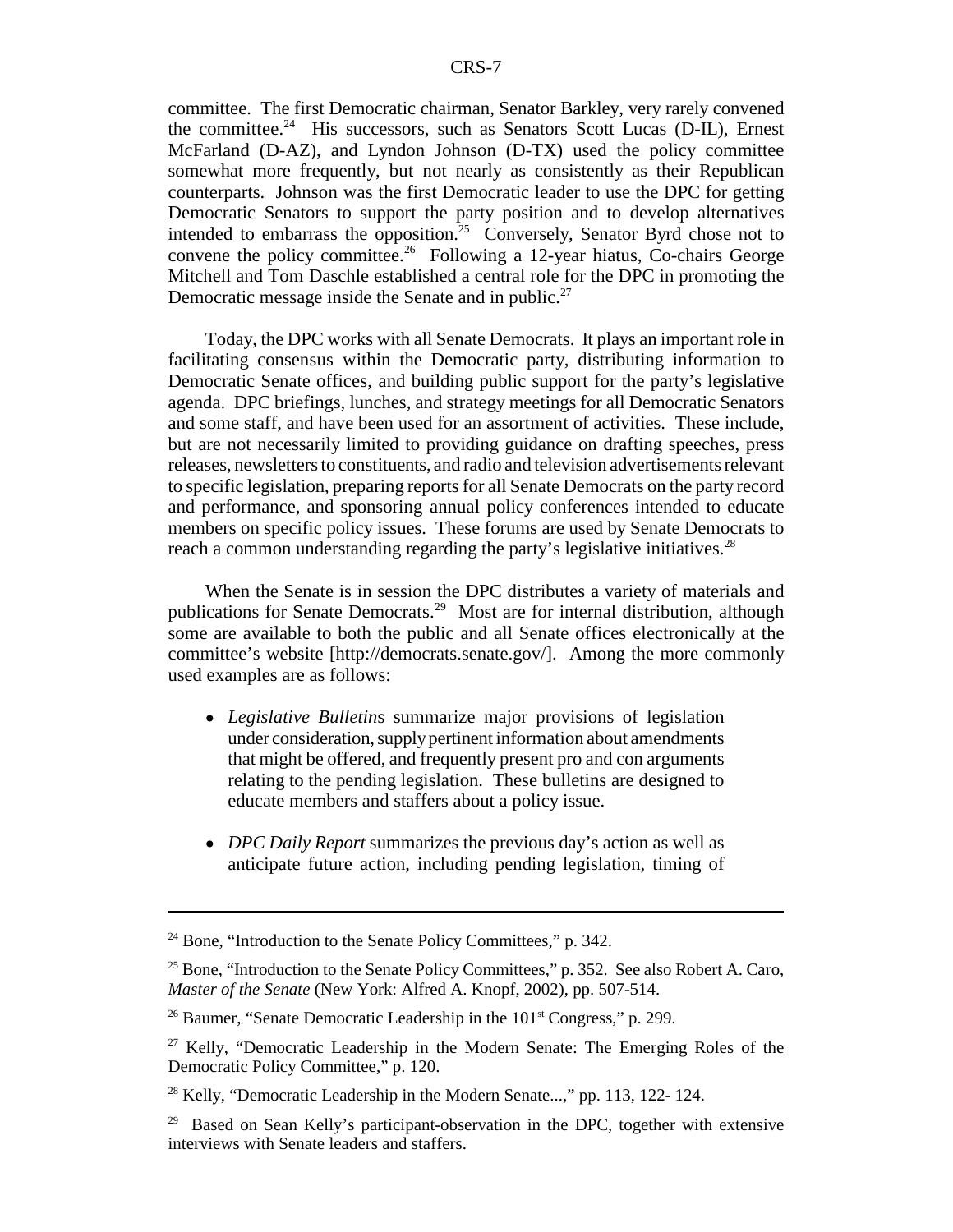votes to be held, along with the nature and content of any unanimous consent agreements. These reports help Democratic Senators plan their schedules.

! *Issue Alerts* briefly describe policy changes that Democratic Senators may be asked about by the media.

Within the DPC are sub-units that engage in specialized services. These include

- ! *Vote Information Office* provides a broad range services on voterelated matters, such as daily voting record sheets for each floor vote, summaries of individual Senator's voting activity, and a series of annual documents reporting the previous year's voting activities.
- ! *DPC Graphics/Publications Office* supports individual Democratic Members with a range of printed material, such as the design and production of graphs and charts for use on the floor and at press conferences.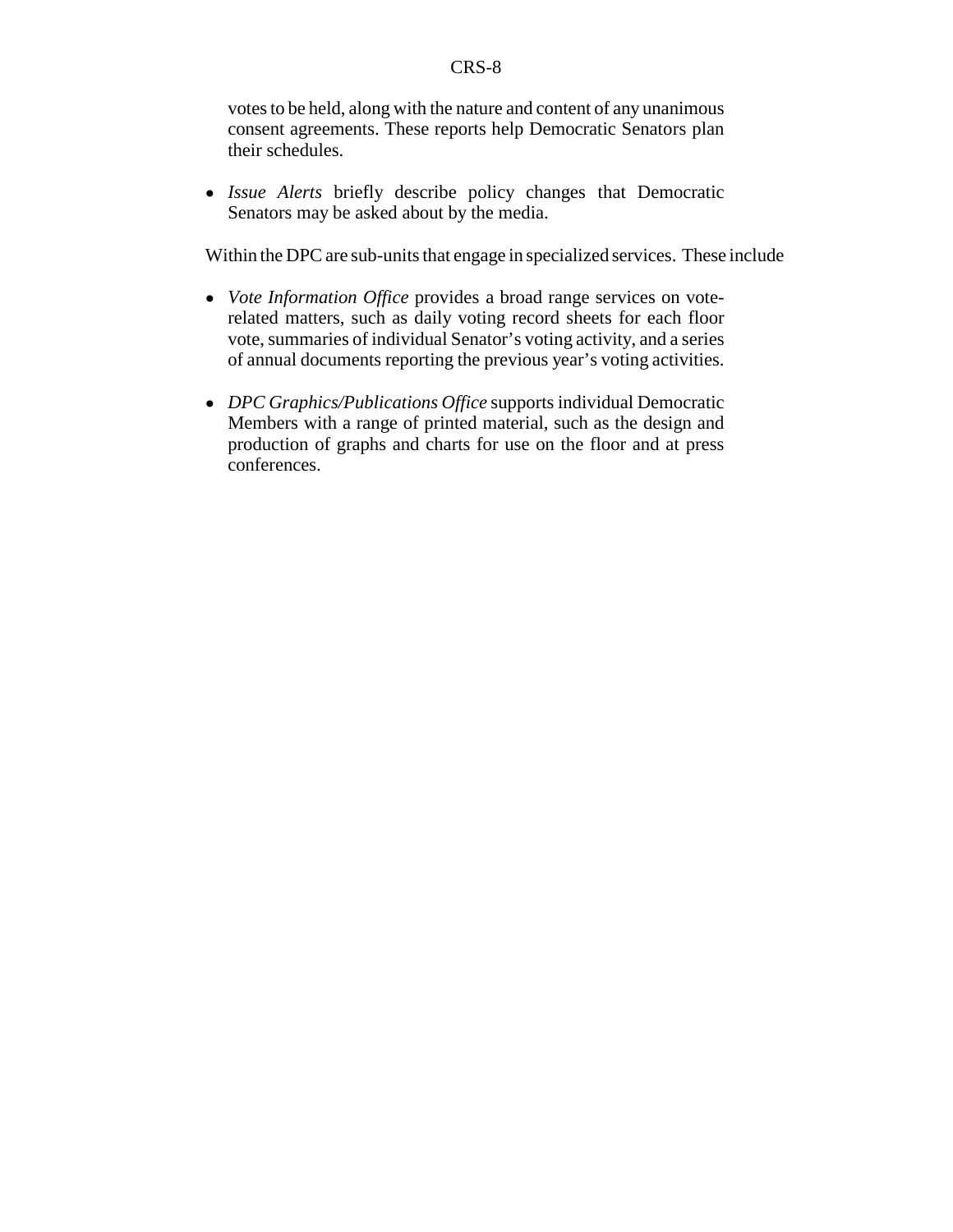# **Policy Committee Chairs**

**Tables 1** and **2** below list all those Senators who have chaired (and co-chaired) their respective party Senate Policy Committee.

| <b>Chair</b>                | Year         |
|-----------------------------|--------------|
| Robert A. Taft (OH)         | 1947-1952    |
| William F. Knowland (CA)    | 1953         |
| Homer Ferguson (MI)         | 1954         |
| H. Styles Bridges (NH)      | 1955-1961    |
| Bourke B. Hickenlooper (IA) | 1961-1968    |
| Gordon Allott (CO)          | 1969-1973    |
| John Tower (TX)             | 1973-1985    |
| William Armstrong (CO)      | 1985-1991    |
| Don Nickles (OK)            | 1991-1996    |
| Larry Craig (ID)            | 1996-2003    |
| Jon Kyl (AZ)                | 2003-2006    |
| Kay Bailey Hutchison (TX)   | 2006-present |

## **Table 1. Republican Policy Committee Chairs**

**Sources:** U.S. Congress, Senate, *A History of the United States Senate Republican Policy Committee, 1947-1997*, prepared by Donald A. Ritchie (Washington: GPO, 1997; U.S. Senate Historical Office [http://www.senate.gov/artandhistory/history/common/briefing/Policy\_Committee\_Chair.htm]; U.S. Senate Republican Policy Committee [http://www.senate.gov/~rpc/].